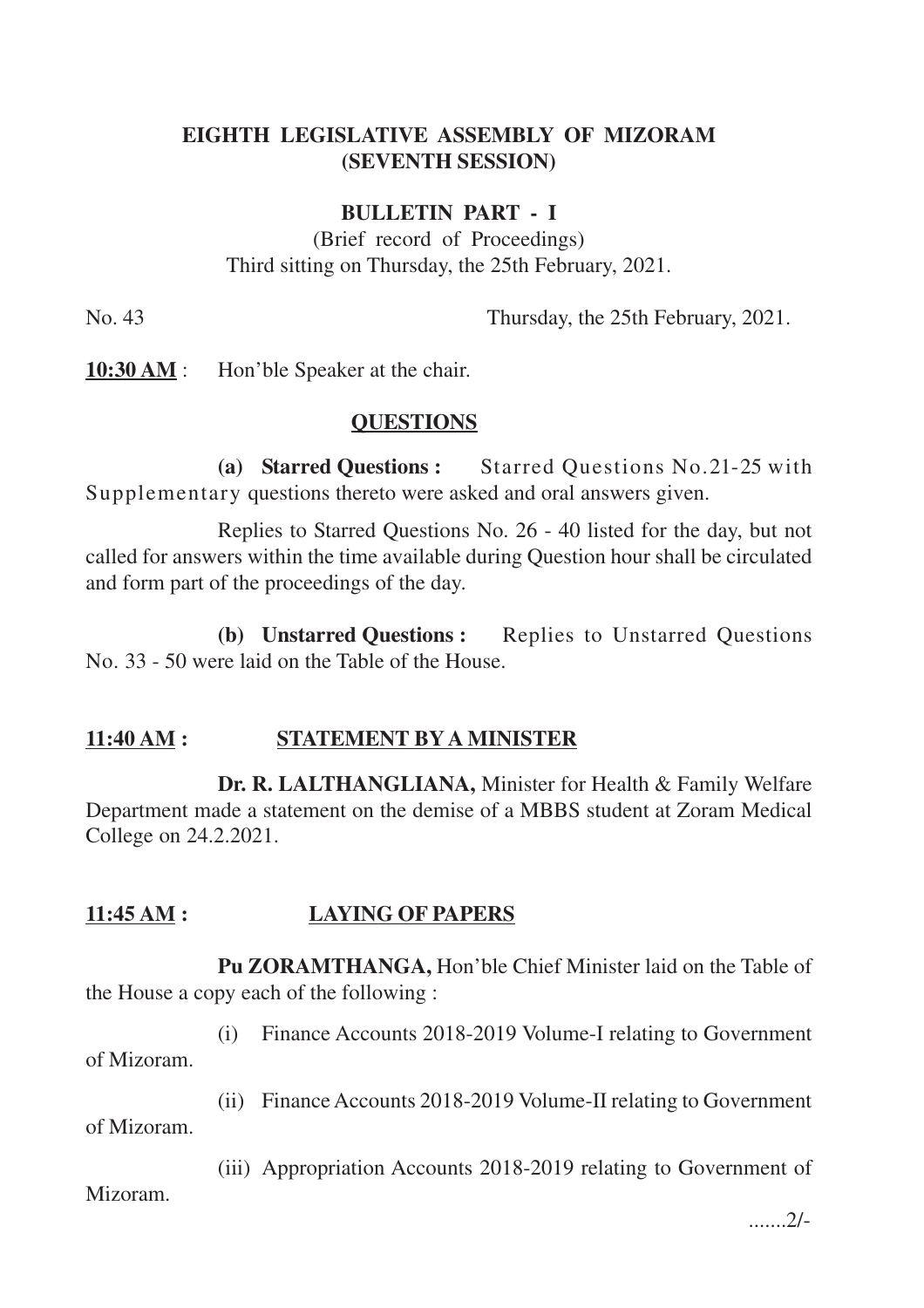(iv) State Finances Audit Report of the Comptroller and Auditor General of India for the year ended 31 March, 2019 relating to Government of Mizoram.

(v) Economic Survey (2020-2021) Government of Mizoram.

**Pu VANLALHLANA** laid on the Table of the House, a copy of the Statement of Action Taken on the Further Recommendation of Public Accounts Committee contained in the 6th Action Taken Report, 2020 relating to Taxation Department.

**Pu LAWMAWMA TOCHHAWNG** laid on the Table of the House, a copy of Statement on Action taken by the Government on Further recommendations contained in the 2nd Action Taken Report of Committee on Papers Laid on the Table relating to Home Department, Finance Department, Higher & Technical Education Department, Environment, Forests & Climate Change Department and General Administration Department.

## **11:55 AM : PRESENTATION OF REPORTS**

**HON'BLE SPEAKER** presented to the House the First Report of Rules Committee (2020-2021) of the Eighth Legislative Assembly of Mizoram.

**Pu VANLALHLANA** presented to the House the Eighth Report on Action Taken by the Government against the Recommendations contained in the Seventh Report of Public Accounts Committee for the Year 2014-2015 relating to Labour, Employment, Skill Development and Entrepreneurship Department.

Pu LAWMAWMA TOCHHAWNG presented to the House the Third Report on Committee on Paper Laid on the Table (2020-2021).

# **11:58 PM : LEGISLATIVE BUSINESS**

**Dr. R. LALTHANGLIANA,** Minister begged leave of the House to introduce "The Mizoram State Higher Education Council (Amendment) Bill, 2021".

Leave having been granted, he introduced the Bill. He moved the Bill for consideration of the House. He also explained the principle of the Bill.

The following members participated in the discussion.

- 1. Dr. F. Lalnunmawia
- 2. Pu Vanlalhlana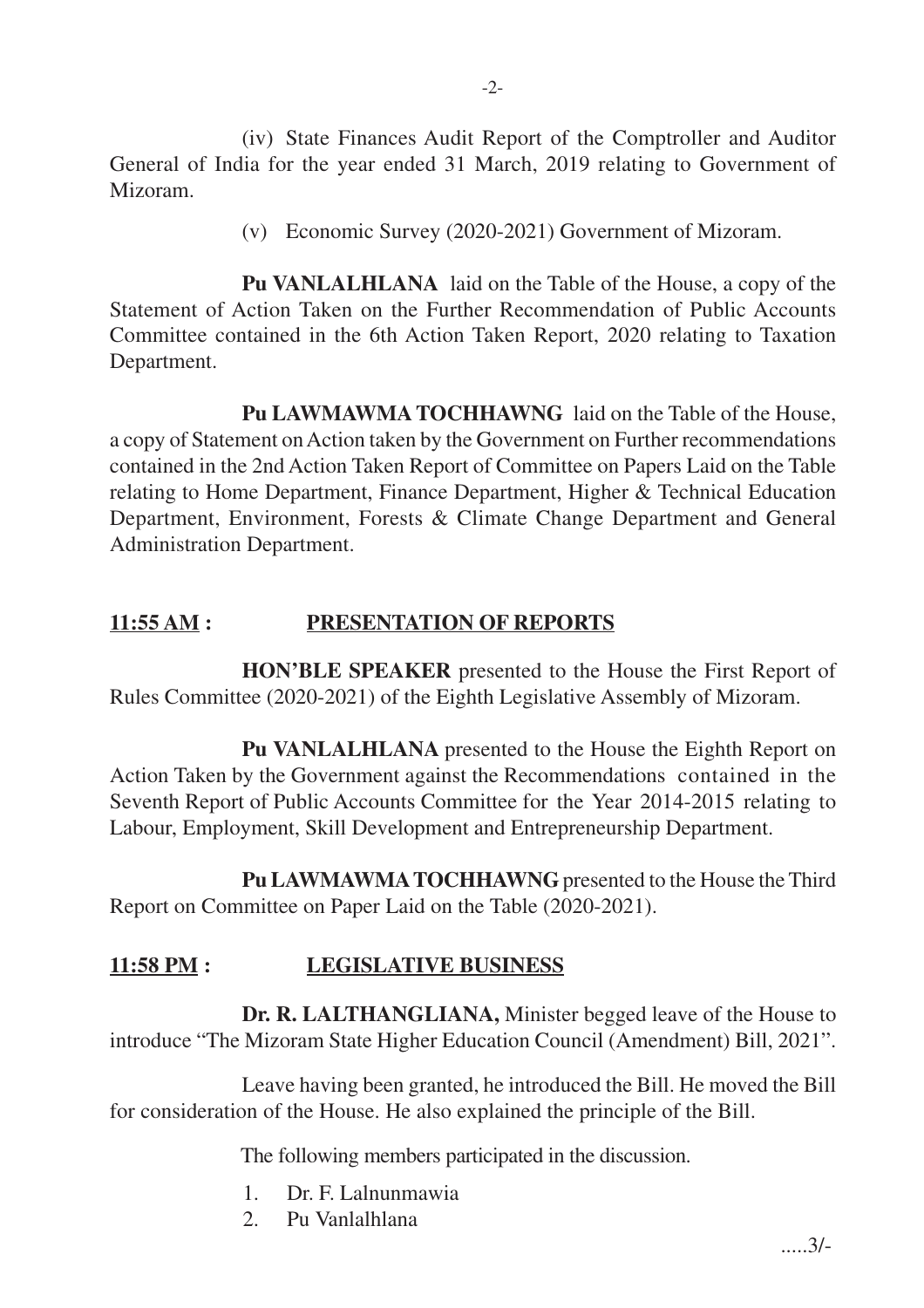- 3. Dr. Vanlalthlana
- 4. Pu Buddha Dhan Chakma
- 5. Pu Andrew H. Thangliana
- 6. Pu H. Biakzaua
- 7. Dr. Vanlaltanpuia

**12:38 PM :** Dr. R. LALTHANGLIANA, Minister wound up the discussion and moved that the Bill be passed by the House.

**12:42 PM :** The Bill was put to the vote of the House and was passed by voice vote unanimously.

**12:43 PM : Dr. K. BEICHHUA,** Minister begged leave of the House to introduce "The Mizoram Licensing and Regulation of Private Veterinary Hospitals and Clinics Bill, 2021".

Leave having been granted, he introduced the Bill. He moved the Bill for consideration of the House. He also explained the principle of the Bill.

The following members participated in the discussion.

- 1. Pu C. Lalsawivunga
- 2. Pu Buddha Dhan Chakma
- 3. Dr. F. Lalnunmawia
- **01:04 PM : Recess**
- **02:00 PM :** Hon'ble Speaker at the Chair, discussion on the Bill continued.
	- 4. Pu C. Lalmuanpuia
	- 5. Dr. Vanlalthlana
	- 6. Pu Zothantluanga
	- 7. Pu Nihar Kanti Chakma
	- 8. Pu L. Thangmawia
	- 9. Pu Lalrintluanga Sailo
	- 10. Dr. ZR. Thiamsanga
	- 11. Pu H. Biakzaua
	- 12. Pu Andrew H. Thangliana
	- 13. Pu K.T. Rokhaw
	- 14. Pu Lawmawma Tochhawng
	- 15. Pu C. Ngunlianchunga
	- 16. Pu Vanlalhlana